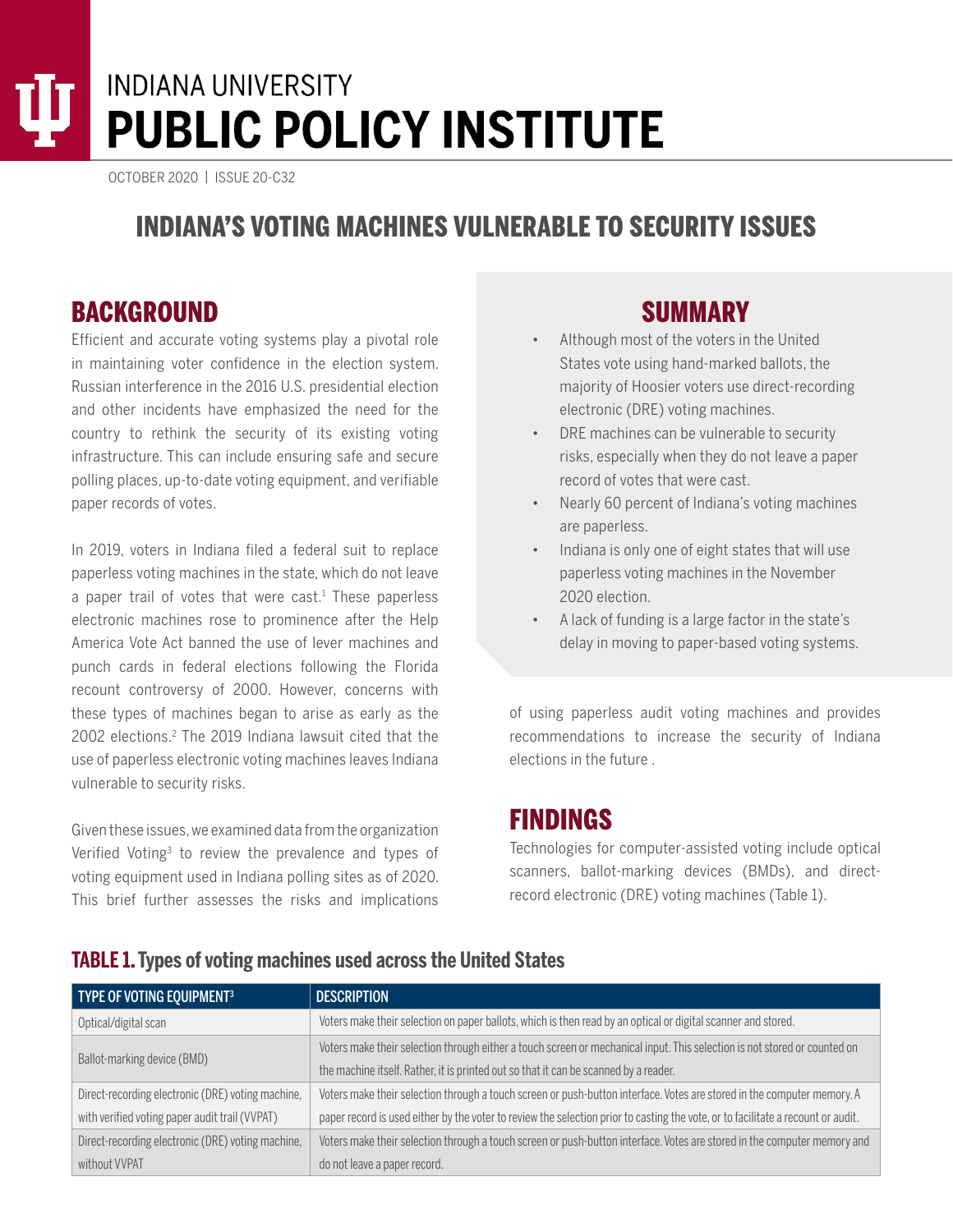

#### **FIGURE 1. Percentage of voters in United States and Indiana jurisdictions using machine type (2020)**

Indiana has about 4.5 million registered voters. While most U.S. voters live in jurisdictions that use hand-marked ballots, most Indiana voters live in jurisdictions that use DREs (Figure 1). Indiana is one of only eight states to still use DRE machines without a verified voting paper audit trail (Table 2). In fact, almost 60 percent of all of the voting equipment used in Indiana does not have a paper record (Figure 2).

#### **TABLE 2. States using voting equipment without a verified voting paper audit trail (2020)**

| <b>STATE</b>     | PERCENTAGE OF JURISDICTIONS |
|------------------|-----------------------------|
| <u>Louisiana</u> | 100%                        |
| Mississippi      | 81%                         |
| New Jersey       | 81%                         |
| Tennessee        | 69%                         |
| Indiana          | 57%                         |
| Texas            | 37%                         |
| Kentucky         | 25%                         |
| Kansas           | 4%                          |

#### **FIGURE 2. Voting equipment in Indiana polling sites (2020)**



#### **FIGURE 3. [Voting equipment in Indiana polling](https://verifiedvoting.org/verifier/#mode/navigate/map/ppEquip/mapType/normal/year/2020/state/18)  [sites \(2020\)](https://verifiedvoting.org/verifier/#mode/navigate/map/ppEquip/mapType/normal/year/2020/state/18)**



Marion County is the most populated county in Indiana, with about 641,000 voters. All polling sites in Marion County currently use BMDs (Figure 3). In contrast, Allen and Hamilton Counties—the counties with the third and fourth most registered voters—use DREs with VVPAT. However,

Hand-marked paper ballots, BMDs for accessibility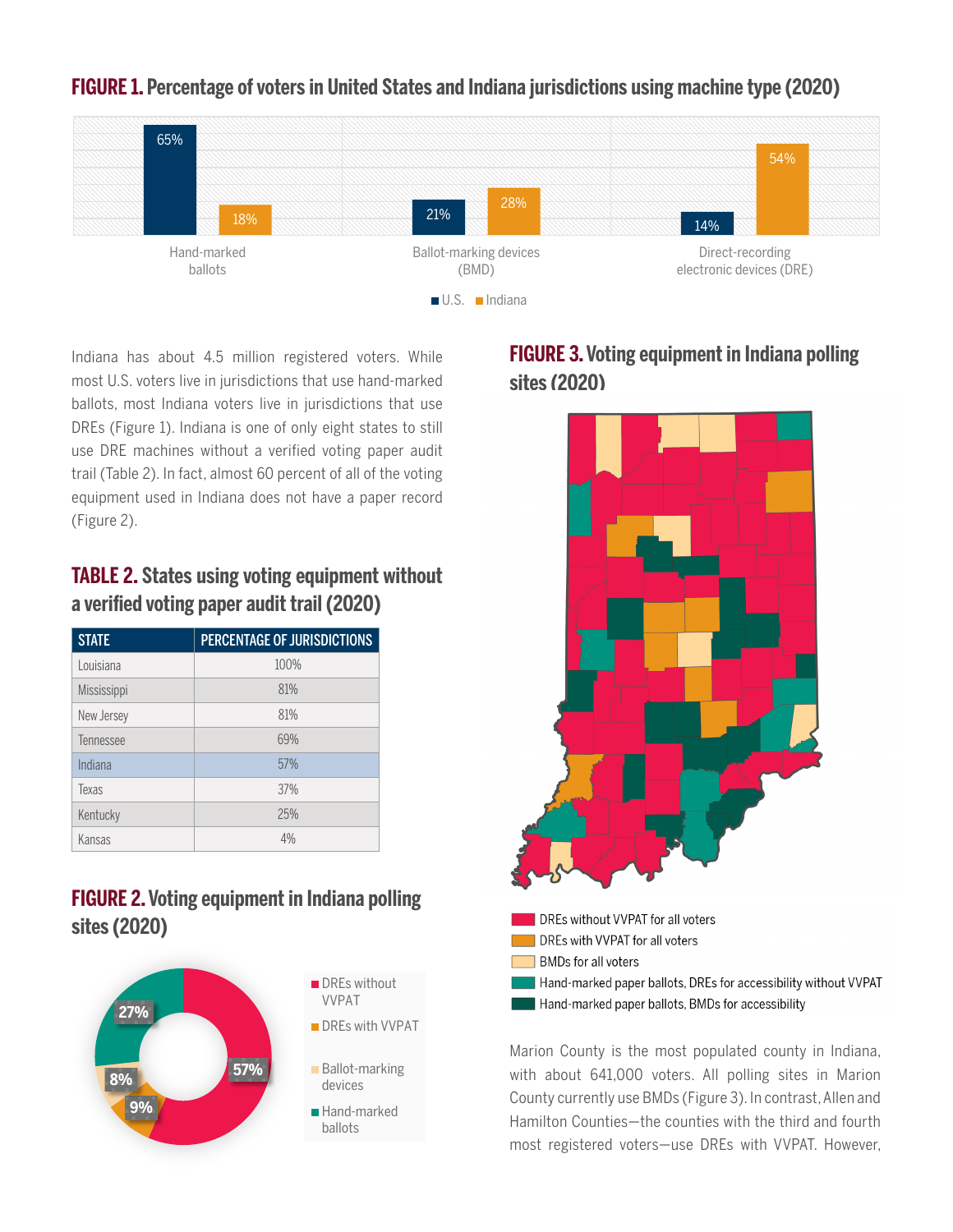both counties only have about half of the registered voters in Marion County. Only 16 of Indiana's 92 counties (17 percent) use hand-marked paper ballots with BMDs.

#### IMPLICATIONS

Using voting machines without a paper audit trail can leave Indiana vulnerable to several election security issues. Without a paper record of votes that were cast, it can be difficult to detect breaches or errors in the system, or to verify vote totals if an issue is uncovered.<sup>2</sup> At a 2018 hacking conference, a computer scientist demonstrated that he could infiltrate a paperless DRE system to switch votes cast for one candidate into votes for the opponent. Because there was no paper trail of who voters selected on the ballot, there was no way to verify the true count of votes for each candidate.4 These vulnerabilities were further highlighted in real-world cases during both the Georgia gubernatorial and Texas senate races of 2018. Complaints were filed in both states alleging that DREs used during the elections either deleted or switched votes, likely due to a software glitch blamed on outdated software and old machines.5 These glitches due to old machines should be of concern in Indiana. In the 2016 election, 83 percent of Indiana counties used voting machines that were at least 8 years old.<sup>6</sup>

### DISCUSSION

Since the foreign interference in the 2016 U.S. elections, the U.S. Senate intelligence committee acknowledged that paper-based systems, such as paper ballots and optical scanners, were the least susceptible to cyberattack.<sup>7</sup> In response to security concerns, a law passed in 2019 requires that all Indiana counties move to paper trail voting systems by 2030.<sup>8</sup> However, concerns have been raised that this timeline leaves elections vulnerable to security risks for the next 10 years.<sup>9</sup> Although some Indiana jurisdictions have made progress in moving to paper-based voting systems,10 a lack of funding has been cited as a reason for other jurisdictions' delays in securing paper trail voting machines.<sup>2</sup> In 2018, the Indiana Secretary of State requested \$75 million to update the state's voting machines with paper trail systems, but this amount was reduced to \$6 million due to other state funding priorities. This amount will only update 10 percent of DREs in the

state with a paper trail audit system,<sup>9</sup> highlighting the need for further funding to be devoted to securing paper-based voting systems.

#### RECOMMENDATIONS

- Jurisdictions that are unable to update their machines prior to the November 2020 election, should take extra care in storing, maintaining, and testing machines before and after the election.
- Local officials should adopt effective practices for machine maintenance, as well as support the training of poll workers for tackling system failures and emergencies on the election day.
- Election officials should consider upgrading their plans for post-election audits to catch miscounting of votes or to find manipulated votes.